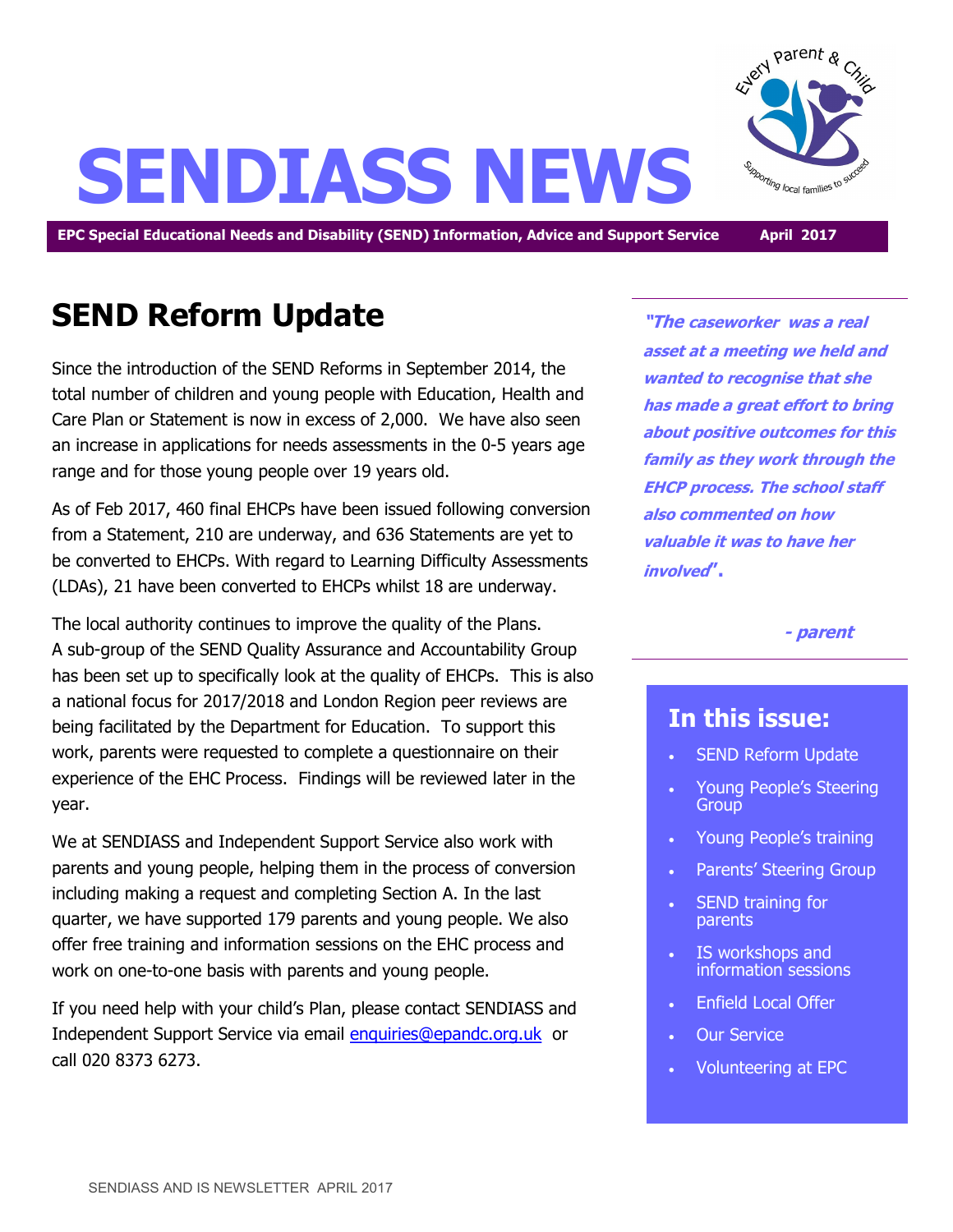# **Parents' and Young People's Engagement**

## **Young People's training on Communication**

Members of the SENDIASS Young People's steering group attended the second session of Communications training on Wednesday, 1st March 2017 at Community House.

They learned how to do presentations to a large audience and how to give and receive feedback. All participants said that they enjoyed the session and that they have gained confidence in communicating their ideas.

We would like young people with SEND to be able to express themselves in various ways so that they are able to participate in discussions,



meetings and events. We aim to enable them to build their confidence so that they can represent the other young people with SEND in the community.

If you know a young person who would like to join the steering group, please call Natalia Sali on 020 8373 6273 or email [Natalia.Sali@epandc.org.uk](mailto:Natalia.Sali@epandc.org.uk)

"The presentation was excellent and useful. I know I need to build my confidence but I know that you will help and support me".

- Young person

## **Parents' steering group**

Our parents' steering group attended training on SEND Code of Practice 2014 which was delivered by Mary Mannion, SENDIASS Caseworker on 8th March 2017. The training was aimed at enabling the steering group members to effectively advise SENDIASS as we offer information, advice and support to parents and young people. They also help in determining the right approach to reach parents who might have not heard about the service.

If you are a parent/carer of a child or young person with special educational needs, and have a few hours to spare, please consider being a part of the group. Using your own experience, you can inform the service to respond to the needs of families.

For more information, please call Natalia Sali on 020 8373 6273 or email [Natalia.Sali@epandc.org.uk](mailto:Natalia.Sali@epandc.org.uk)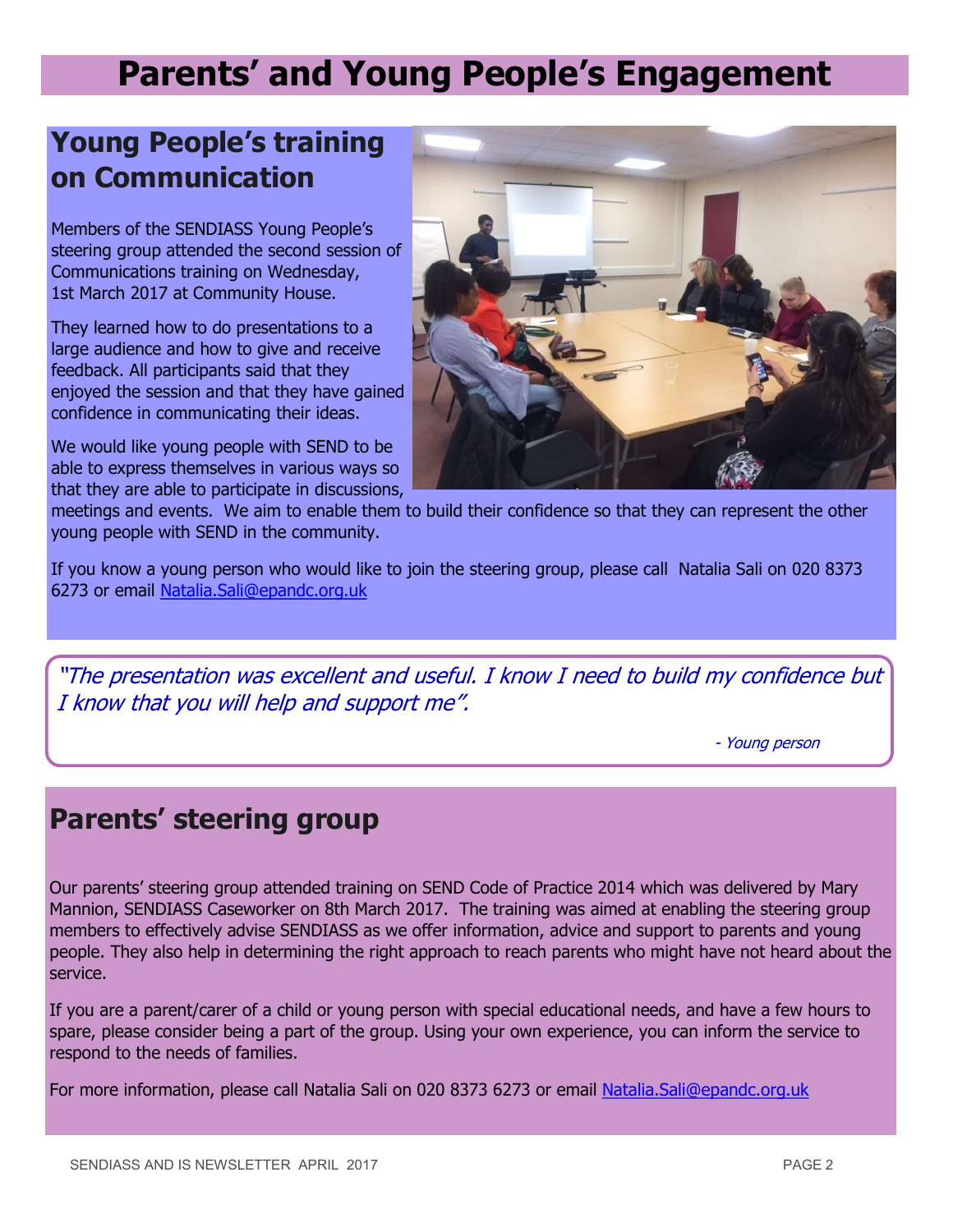# **LOCAL SEND NEWS**

## **Training for parents**

SENDIASS would like to enable parents in dealing with the issues of the child or young person at school or college. We offer FREE training to parents on various topics. Three sessions are planned on the following dates:

- Thursday 27th April, 10am to 12pm Training on Outcomes & Aspirations
- Thursday 4th May, 10am to 12pm Training on Annual Reviews
- Wednesday 24th May, 10am to 12pm Training on School Exclusions

If you have questions on any of those topics or would like to book your place, please call 020 8373 6273.

We encourage parents to tell us the learning needs they have. If you are a parent and feel you need training on any topic, please don't hesitate to call us on 020 8373 6273 or email: [enquiries@epandc.org.uk](mailto:enquiries@epandc.org.uk)

"The topics were clear and direct. The session was very relaxed, encouraging and enabling. It permits parents to talk. It is a safe and great environment to share experiences.

- a parent participant

## **Information session on EHCP for parents**

Parents and professionals attended the EHCP information session on 22nd March. The participants learned about the conversion process of Statement to an Education, Health and Care Plan (EHCP), starting from making the request to reviewing the draft plan. There was also a discussion on the different parts of an



EHCP and what each part contains, the Local Offer, and Personal Budgets

Free sessions on EHCP conversion will be held on **Tuesday 16th May and Thursday 15th June at 10am to 12pm at Community House.**

Schools and colleges can also request our Independent Supporters to speak at coffee mornings. If interested, please get in touch. Call us on 020 8373 6273 or email at [enquiries@epandc.org.uk](mailto:enquiries@epandc.org.uk)